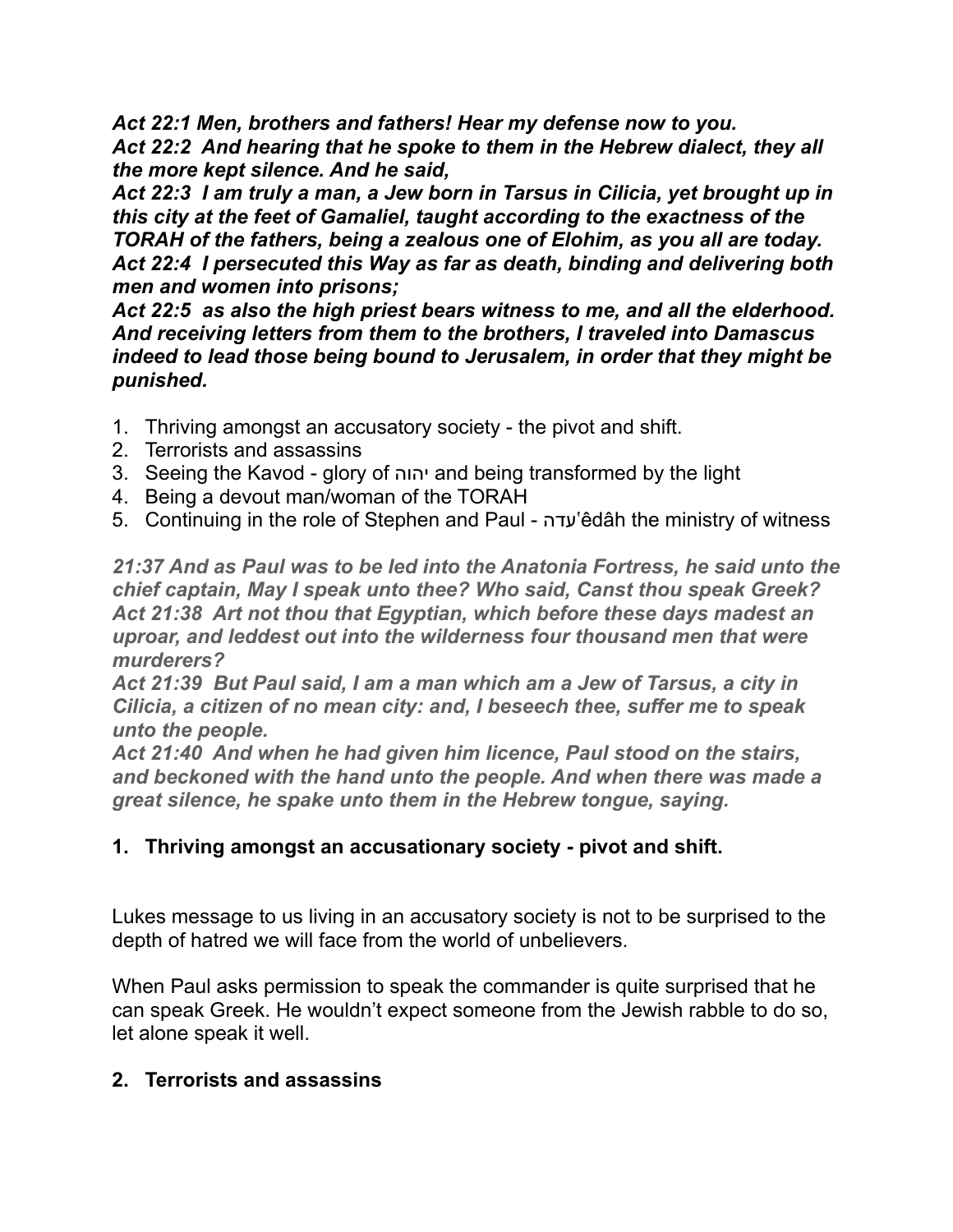He begins to be suspicious that Paul could be the Egyptian insurrectionist who had led 4000 terrorists out into the wilderness.

The term *terrorists/assassins* is *sicarioi - a dagger man*, Judas *Iscariot* is often thought to mean Judas an inhabitant o*f Kerioth*. But Judas was *Judas Sicarioi* - a dagger man, a zealot hoping for revolution.

(Josephus; Jewish War 2.261) informs us of a man a *sicarii* who led 30,000 people in a rebellion and fled into the wilderness, prophesying the walls of Jerusalem would collapse and allow him to enter, defeat the Romans, and set up messianic rule. (He was the Q Shaman of their day).

The tribune hoped Paul was this man and would enhance his career with his capture.

*Act 22:6 And it happened to me, traveling and drawing near to Damascus: suddenly, about midday, a great light out of the heaven shone around me. Act 22:7 And I fell to the ground and heard a voice saying to me, Saul, Saul, why do you persecute Me?* 

*Act 22:8 And I answered, Who are you, lord? And he said to me, I am Jesus of Nazareth, whom you persecute.* 

*Act 22:9 And they who were with me indeed saw the light and were afraid. But they did not hear the voice of Him who spoke to me.* 

*Act 22:10 And I said, What shall I do, Lord? And the Lord said to me, Arise and go into Damascus. And there it shall be told you all things which are appointed for you to do.* 

*Act 22:11 And I did not see, because of the glory of that light; being led by the hand of those who were with me, I came into Damascus.* 

**3. Seeing the Kavod - glory of יהוה and being transformed by the light** In chapter 9 we had a third person narrative of this scene, here we have a first person testimony.

Paul's emphasis is the Kavod/glory of יהוה. His divine presence and illumination, illuminating our sinful state and illuminating His path in our lives. His shâkan עֹ Not to be misconstrued with the New Age Shekinah.

The word **Shekinah** is not in the Bible and is associated more with the Kundalini Spirit - the divine mother Shakti-Shiva or Prana whatever form she takes - the life force or life energy.

Kundalini is an unclean spirit and has this weird effect in people who have been contaminated by it.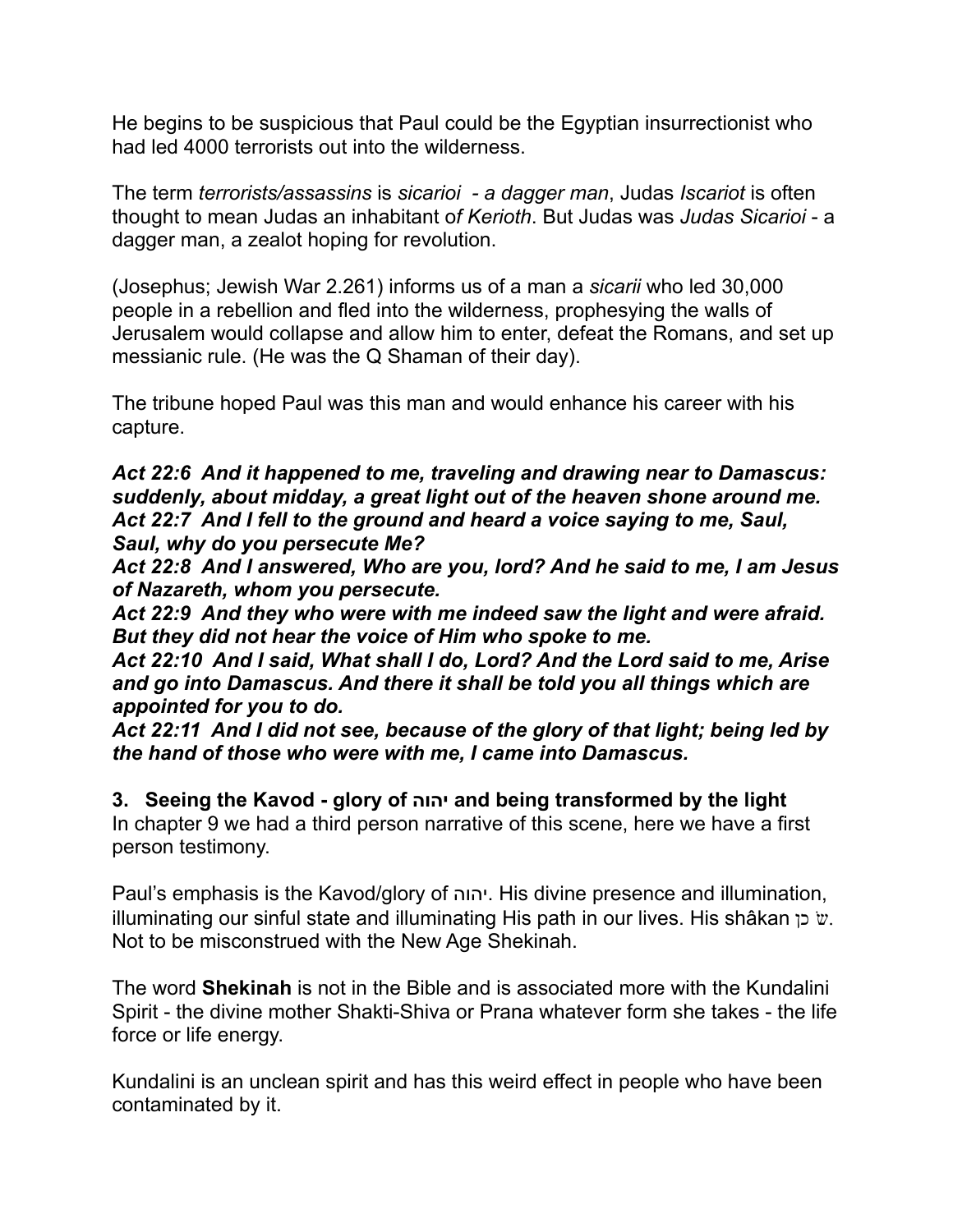Although some of the effects may sound positive, IT IS NOT and we must remember that this is a DEMONIC FORCE used by Satan to further His Kingdom of death and destruction in people.

# **4. Being a devout man/woman of the TORAH**

The truth is as the light of יהוה first revealed the darkness of my sin, it then begins to remove it as I turn toward His light and found salvation. This is what 2.Cor 4 is all about, *"the light of the good news that displays the glory of Messiah."* It's *"the blindness of the god of this age"* that's dispelled in that new relationship with Yahusha and His glory.

### *Act 22:12 And one Ananias, a DEVOUT man according to the TORAH, testified to by all the Jews who lived there,*

Stand still and see the glory of YAH working all around you.

*Act 22:13 coming to me and standing by, said to me, Brother Saul, look up! And the same hour I looked up on him.* 

*Act 22:14 And he said, The Elohim of our fathers has chosen you to know His will and to see the Just One, and to hear a voice out of His mouth. Act 22:15 For you shall be His witness to all men of what you have seen and heard.* 

*Act 22:16 And now what do you intend? Arise and be MICVAED baptized and wash away your sins, calling on the name of the Master.* 

*Act 22:17 And it happened to me, I returning to Jerusalem and praying in the temple, I became in an ecstasy.* 

*Act 22:18 And I saw Him say to me, Hurry and go quickly out of Jerusalem, for they will not receive your testimony concerning Me.* 

*Act 22:19 And I said, Lord, they know that I was imprisoning and beating those who believed on You throughout the synagogues.* 

*Act 22:20 And when the blood of Your martyr Stephen was poured out, I also was standing by and consenting to his death, and holding the garments of those who killed him.* 

**5. Continuing in the role of Stephen and Paul - עדה'êdâh the ministry of witness**